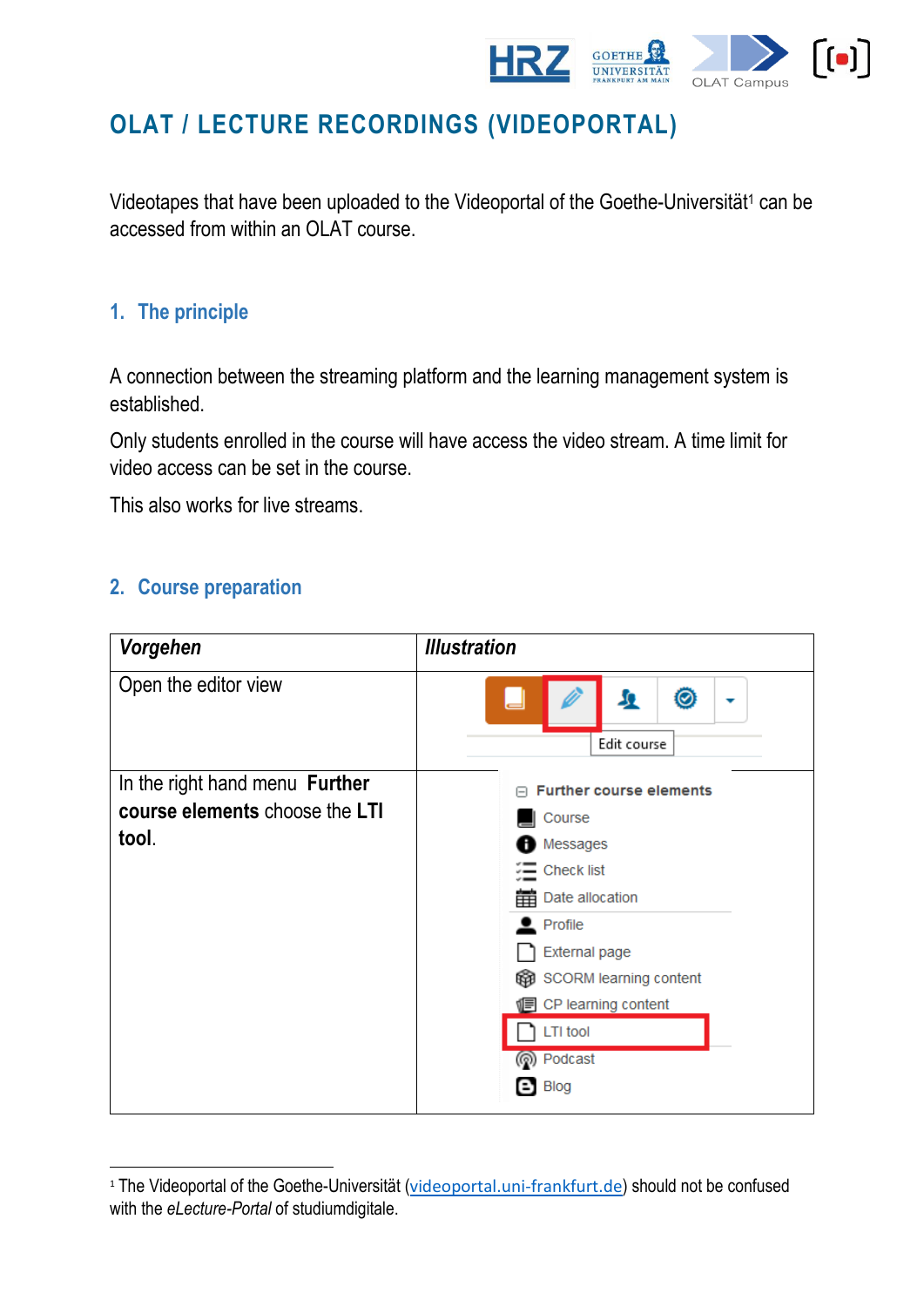| Vorgehen                                                                                                                                                         | <b>Illustration</b>                                                                                                                                                                                                                                                                                                                                                                                                                                                                                                                                                                                                                                              |
|------------------------------------------------------------------------------------------------------------------------------------------------------------------|------------------------------------------------------------------------------------------------------------------------------------------------------------------------------------------------------------------------------------------------------------------------------------------------------------------------------------------------------------------------------------------------------------------------------------------------------------------------------------------------------------------------------------------------------------------------------------------------------------------------------------------------------------------|
| Insert the new element in the<br>menu                                                                                                                            | Please select the position of your new course element.<br>Target position:<br>$\Box$ demo course<br>÷۱<br>Enrolment<br>Course Content<br>Course Material<br><b>Insert course element</b><br>Cancel                                                                                                                                                                                                                                                                                                                                                                                                                                                               |
| Choose a short title (such<br>as. recordings) and if you<br>like a description as well.<br>Open the tab Page content<br>and choose<br>Videos/Electures.<br>Save. | <b>C</b> Copy<br>X Move<br><b>而</b> Delete<br>$\Box$ recordings<br>Page content<br>Multilingualism<br>Title and description<br>Visibility<br><b>Access</b><br>Configuration of LTI tool<br>の<br><b>Tool</b><br>Videos/Electures<br>Integration von Electures (Videos) aus dem Mediasite-System der HRZ-<br>Medientechnik. Weitere Informationen unter: http://videoportal.uni-frankfurt.de.<br>Support: videoportal@uni-frankfurt.de, Tel.: 069/798-36111 (Mo.-Fr. 08:00-18:00 Uhr)<br>$\small \diagdown$<br>Send username<br>to tool<br>☑<br>Send e-mail<br>address to tool<br><b>Display</b><br>◉ Embedded in the course (iFrame)<br>◯ Open new browser window |
| <b>Publish these changes and</b><br>close the Editor.                                                                                                            | □<br>Show information<br>sent<br><b>Save</b><br><b>Editor tools</b><br>Storage folder<br>Course preview<br><b>Publish</b><br><b>83</b> Close editor                                                                                                                                                                                                                                                                                                                                                                                                                                                                                                              |
| Open this element from the<br>course menu.                                                                                                                       | demo course<br>+ Enrolment<br>Course Content<br>Course Material<br>recordings<br>recordings<br><b>A</b> Groups<br>Þ                                                                                                                                                                                                                                                                                                                                                                                                                                                                                                                                              |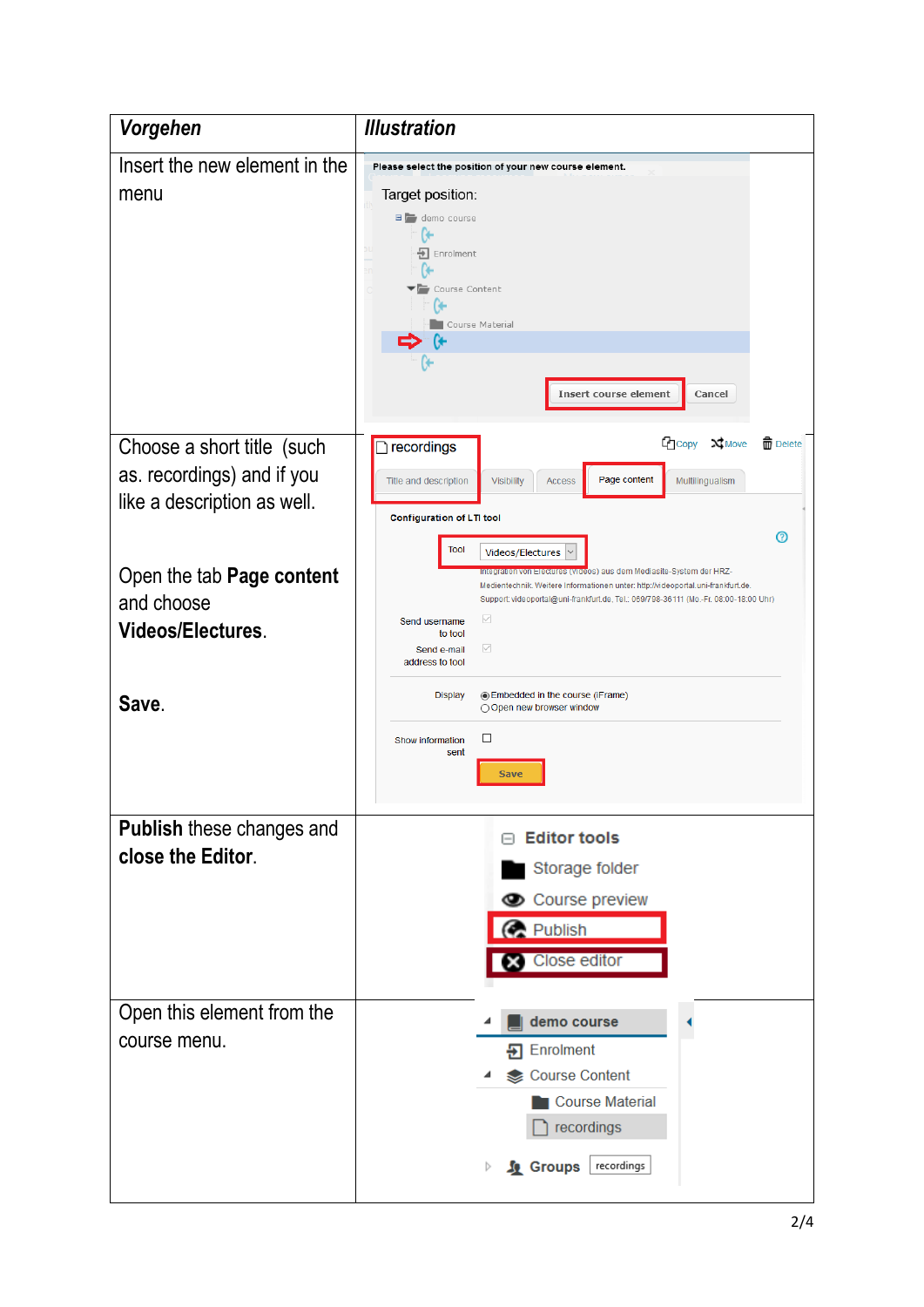**Opening this course element at least once is necessary**, because it establishes a technical connection between the course and the videoportal.

You will have to agree to a Data transfer agreement, then you gain access to a video catalogue, which will show up empty at first.

| My new experimental course                                | $\odot$<br>Q<br>л<br>☆<br>$\overline{\phantom{a}}$                                                                                                                         | $\cdot$ .<br>$\circledR$<br>$\sim$ |  |  |
|-----------------------------------------------------------|----------------------------------------------------------------------------------------------------------------------------------------------------------------------------|------------------------------------|--|--|
| demo course<br>$\overline{P}$ Enrolment<br>Course Content | $\sqrt{\ }$ recordings<br>recordings                                                                                                                                       |                                    |  |  |
| <b>Course Material</b><br>recordings                      | Die Aufzeichnungen werden produziert und bereitgestellt von der HRZ Medientechnik.<br>Bei Fragen wenden sie sich bitte an videoportal@uni-frankfurt.de oder Tel.798-36111. | $\blacksquare$                     |  |  |
| Groups<br>Ю                                               | SoSe2020: My new experimental course<br>Search                                                                                                                             | autoracc<br>$Q$ ?                  |  |  |
|                                                           | Sort By Date: newold ▼                                                                                                                                                     |                                    |  |  |
| There are no presentations in the selected folder.        |                                                                                                                                                                            |                                    |  |  |
|                                                           | <b>Mediasite Catalog</b><br>Version 7.2.2<br>@ 2019 Sonic Foundry all rights reserved.<br><b>Privacy Policy</b>                                                            |                                    |  |  |

This is where your recordings will be listed in the future and where your students can view them.

### **3. Check the filters**

Only students who are enrolled in your course should be able to access the recordings.

To achieve this, you have to check '**depending on group**' either in the *visibility* or in the *access* tab of the course element and choose the course group.

In this example of a course that was created with the *Kursvorlage 1*, the element 'recording' is subordinate to the element *course content*. It suffices to establish the group dependency in the superordinate element, for all subordinate elements do inherit it.